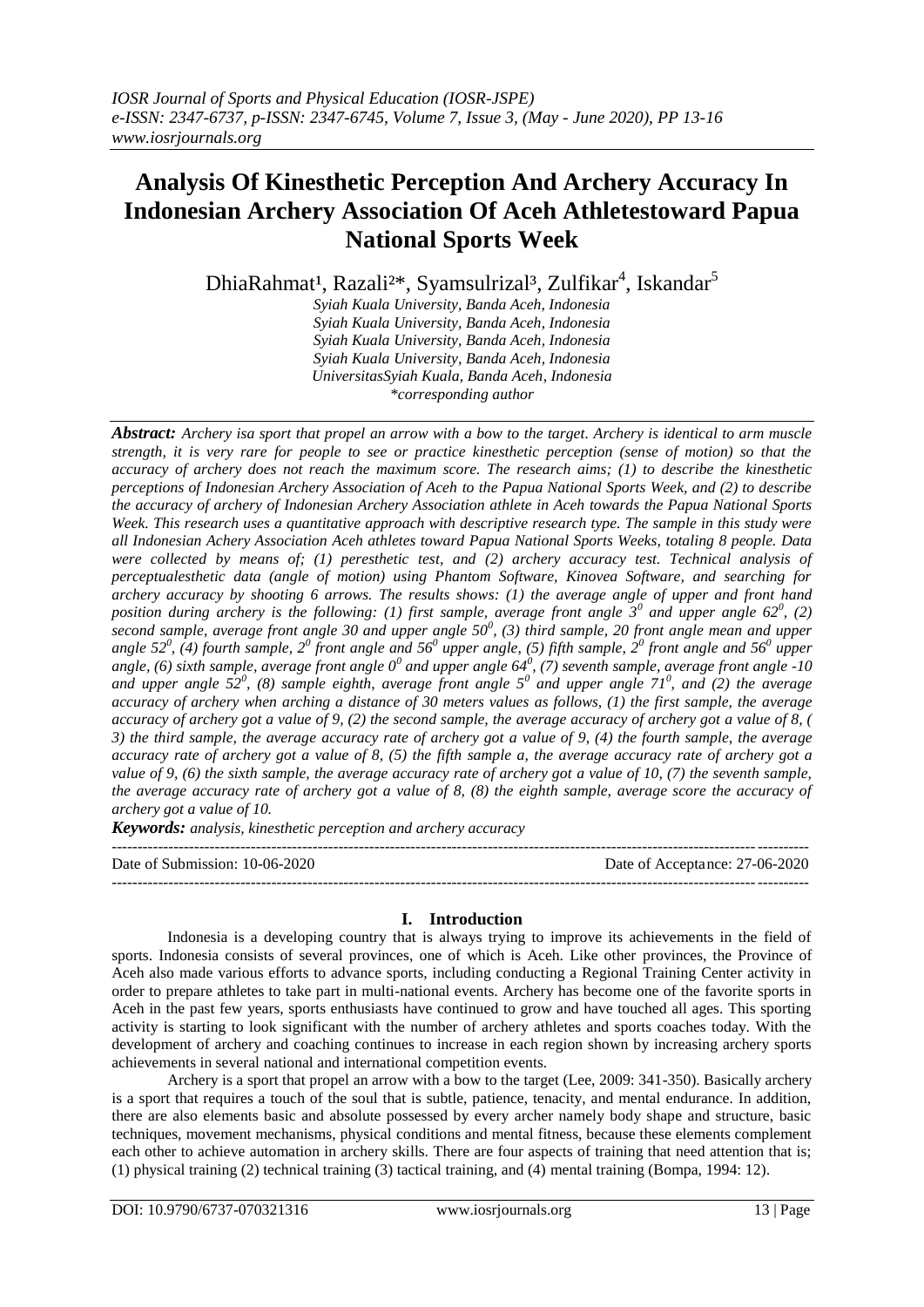Continuous training by maintaining the principles of training will produce reliable archery athletes. The higher the athlete's ability to accept the training process, the higher the athlete's skill level in archery, so as to obtain a high score.

One of the goals of doing training is to achieve the excellent physical condition needed in every sport, including archery. Excellent physical condition is very supportive of one's success in a particular sport, including archery. But in reality, there are still many archers and coaches who do not pay attention to elements of conditions that affect archers in training and competition. An archer must have a good physical and adequate kinesthetic, to know the kinesthetic perception and accuracy needs to be done empirically research.

The term accuracy will certainly imagine the existence of a target or point that must be addressed or subject to a particular object. Accuracy is an important thing that must be possessed by every athlete. Palmizal (2011: 143), states that accuracy is the ability of the body or limbs to direct something according to the desired target. This means that when the body performs a movement such as archery, it certainly needs accuracy, because if it is not accurate then the result is certainly not as expected. The archer must be able to do the same thing and take the right actions with each arrow fired.

A successful archer is an archer who has consistent performance and results. If the archer uses the correct technique, he must be able to repeat his actions correctly in every shot. There are a few significant deviations in the placement of archery on target. To reach the highest point in archery, every shot must hit the middle or near the center of the target. Archers need to control their movements in each phase to influence the right target and release the arrow at an accurate point of view.

When archery, accuracy is the main factor that must be considered, then kinesthetic perception is also needed to get good accuracy. Kinesthetic perception is one component needed in archery. This is consistent with the opinions expressed by experts such as Desmita (2012: 118) argues that perception is a process of using knowledge already possessed to obtain and interpret the stimulus received by the human sensory system. Furthermore according to Wirasasmita (2013: 218), sport kinesthetic is the study of energy that creates motion and changes its position in a place for some reason when exercising. Meanwhile, according to Sefrina (2013: 34) kinesthetic gesture intelligence is intelligence related to the ability of gestures and motor skills of the body. All the factors outlined above are factors that can influence the athletes of the Indonesian Archery Association of Aceh in achieving achievement.

Based on the background above, the research is intended to describe the kinesthetic perception (angle of front and upper arm hand movements) and the accuracy of archery of the Indonesian Archery Association of Aceh towards the Papua National Sports Week.

# **II. Methodology**

This research uses a quantitative approach with descriptive research type. The sample in this research were all athletes of the Indonesian Archery Association of Aceh towards the National Sports Week of Papua, amounting in 8 people. The instruments used in this research were canon cameras, gopro cameras, and archery accuracy scores. Measurement of kinesthetic perception (angle of motion) and archery accuracy scores of each athlete shot using a bow with the number of one adding six arrows and the process of shooting video angles of motion. The measured angle of motion is the angle of motion of the hand. The technique of analyzing the angle of motion of the hand uses the Phantom application and the Kinovea application.

## **III. Results**

Based on the research process carried out by archery athletes in Aceh obtained data (1) angular movements of the hand movements, (2) and archery accuracy scores. Video observations were analyzed through the correct angle of motion, using *Phantom Software, Kinovea Software,* and archery accuracy scores. Raw data obtained from samples were then processed and backed up and presented to make it easier to read and analyze. The researcher process data to determine the average value average from Indonesian Archery Association of Aceh towards the Papua National Sports Week.

## *A. Angle of Hand Movement from Front and Up Position*

The angles of motion in archery were divided into 2 stages: (1) the angle of the front hand movements, and (2) the angle of the upper hand movements. To facilitate the reader, the researcher formulate the features of the image as follows: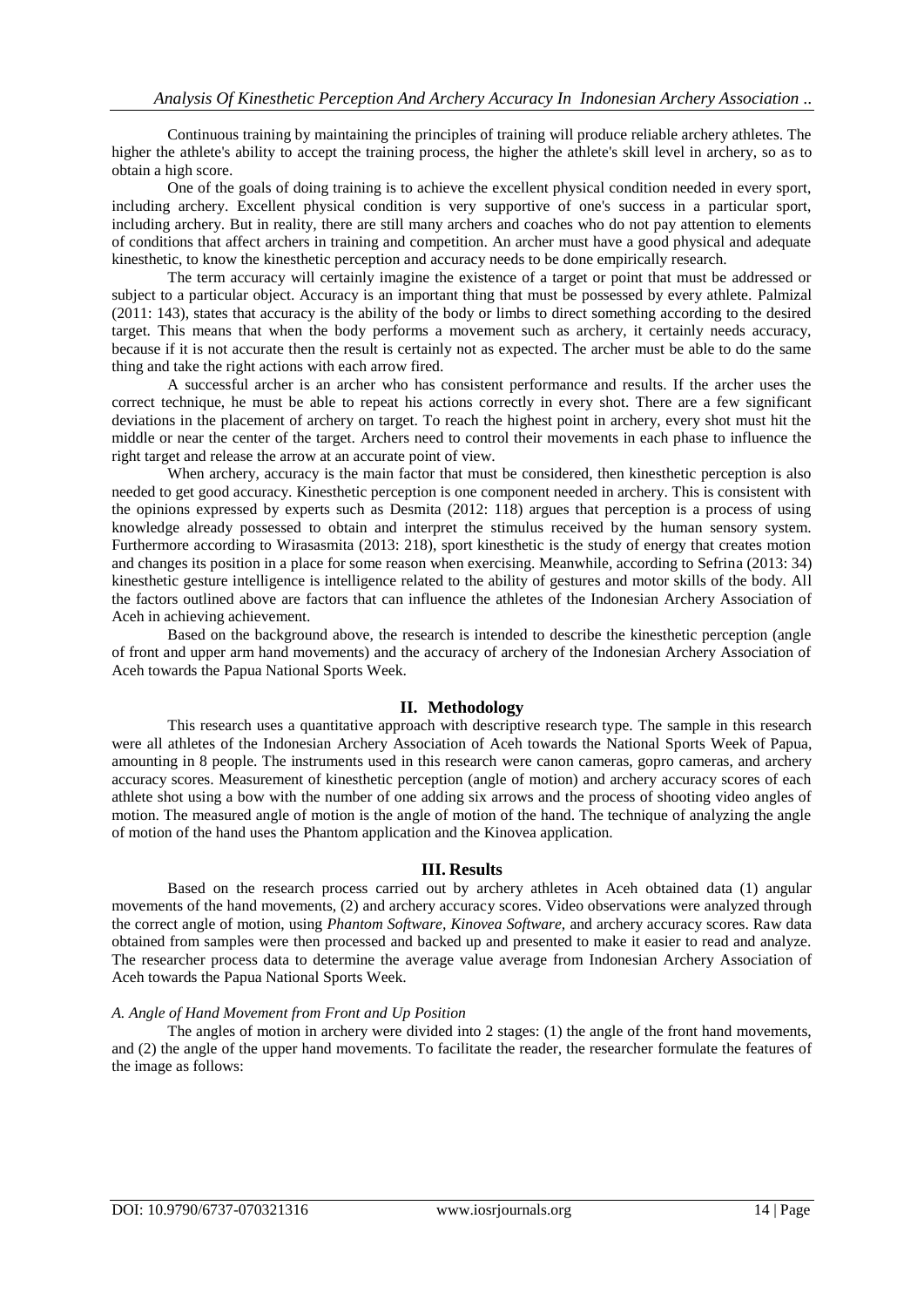

*Figure 2***.** Angle of upper hand movement



In the picture above the angle of the front and upper hand movements at the time of archery of the Indonesian Archery Association of Aceh towards the Papua National Sports Week shows that, (1) the average angle of upper and front hand position during archery is the following: (1) first sample, average front angle  $3<sup>0</sup>$ and upper angle  $62^0$ , (2) second sample, average front angle 30 and upper angle  $50^0$ , (3) third sample, 20 front angle mean and upper angle  $52^0$ , (4) fourth sample,  $2^0$  front angle and  $56^0$  upper angle, (5) fifth sample,  $2^0$  front angle mean and  $56^{\circ}$  upper angle, (6) sixth sample, average front angle  $0^{\circ}$  and upper angle 64<sup>0</sup>, (7) seventh sample, average front angle -10 and upper angle  $52^0$ , (8) sample eighth, average front angle  $5^0$  and upper angle  $71^0$ .

*B. Archery Accuracy Analysis*

| Archery Test Sheets of the Indonesian Archery Association of Aceh towards the Papua<br><b>National Sports Week.</b> |                                                |    |    |             |            |     |              |  |                                 |    |    |    |  |            |              |     |  |
|---------------------------------------------------------------------------------------------------------------------|------------------------------------------------|----|----|-------------|------------|-----|--------------|--|---------------------------------|----|----|----|--|------------|--------------|-----|--|
|                                                                                                                     |                                                |    |    |             |            |     |              |  |                                 |    |    |    |  |            |              |     |  |
| NAME: M. FARHAN                                                                                                     |                                                |    |    |             | RANGE 30 M |     |              |  | NAME: M. FARHAN                 |    |    |    |  | RANGE 30 M |              |     |  |
| <b>SESSION I</b>                                                                                                    |                                                |    |    |             | 3/4        | 6/8 |              |  | <b>SESSION II</b><br>3/4<br>6/8 |    |    |    |  |            |              |     |  |
|                                                                                                                     |                                                |    |    |             | AP         | AP  | <b>TOTAL</b> |  | AP<br>AP                        |    |    |    |  |            | <b>TOTAL</b> |     |  |
| 1                                                                                                                   | 10                                             | 10 | 10 |             | 30         |     |              |  |                                 | 10 | 10 | 9  |  | 29         |              |     |  |
| 2                                                                                                                   | 9                                              | 9  | 7  |             | 25         | 55  |              |  | $\overline{2}$                  | 9  | 9  | 8  |  | 26         | 55           |     |  |
| 3                                                                                                                   | 10                                             | 10 | 10 |             | 30         |     | 112          |  | 3                               | 10 | 10 | 10 |  | 30         |              | 110 |  |
| 4                                                                                                                   | 9                                              | 9  | 9  |             | 27         | 57  |              |  | 4                               | 9  | 8  | 8  |  | 25         | 55           |     |  |
| 5                                                                                                                   | 10                                             | 10 | 10 |             | 30         |     |              |  | 5                               | 10 | 9  | 9  |  | 28         |              |     |  |
| 6                                                                                                                   | 9                                              | 9  | 8  |             | 26         | 56  |              |  | 6                               | 9  | 9  | 8  |  | 26         | 54           |     |  |
| 7                                                                                                                   | 10                                             | 10 | 10 |             | 30         |     | 113          |  | 7                               | 10 | 10 | 9  |  | 29         |              | 108 |  |
| 8                                                                                                                   | 9                                              | 9  | 9  |             | 27         | 57  |              |  | 8                               | 9  | 9  | 7  |  | 25         | 54           |     |  |
| 9                                                                                                                   | 10                                             | 10 | 10 |             | 30         |     |              |  | 9                               | 10 | 10 | 10 |  | 30         |              |     |  |
| 10                                                                                                                  | 10                                             | 9  | 9  |             | 28         | 58  |              |  | 10                              | 9  | 9  | 8  |  | 26         | 56           |     |  |
| 11                                                                                                                  | 10                                             | 10 | 10 |             | 30         |     | 115          |  | 11                              | 10 | 10 | 10 |  | 30         |              | 108 |  |
| 12                                                                                                                  | 9                                              | 9  | 9  |             | 27         | 57  |              |  | 12                              | 8  | 7  | 7  |  | 22         | 52           |     |  |
|                                                                                                                     | <b>TOTAL SCORE</b><br>$A = 1, 1, 2, \ldots, A$ |    |    | $T = 1.1$ . |            |     | 340          |  | <b>TOTAL SCORE</b>              |    |    |    |  |            |              | 326 |  |

Archery Accuracy Table

٦